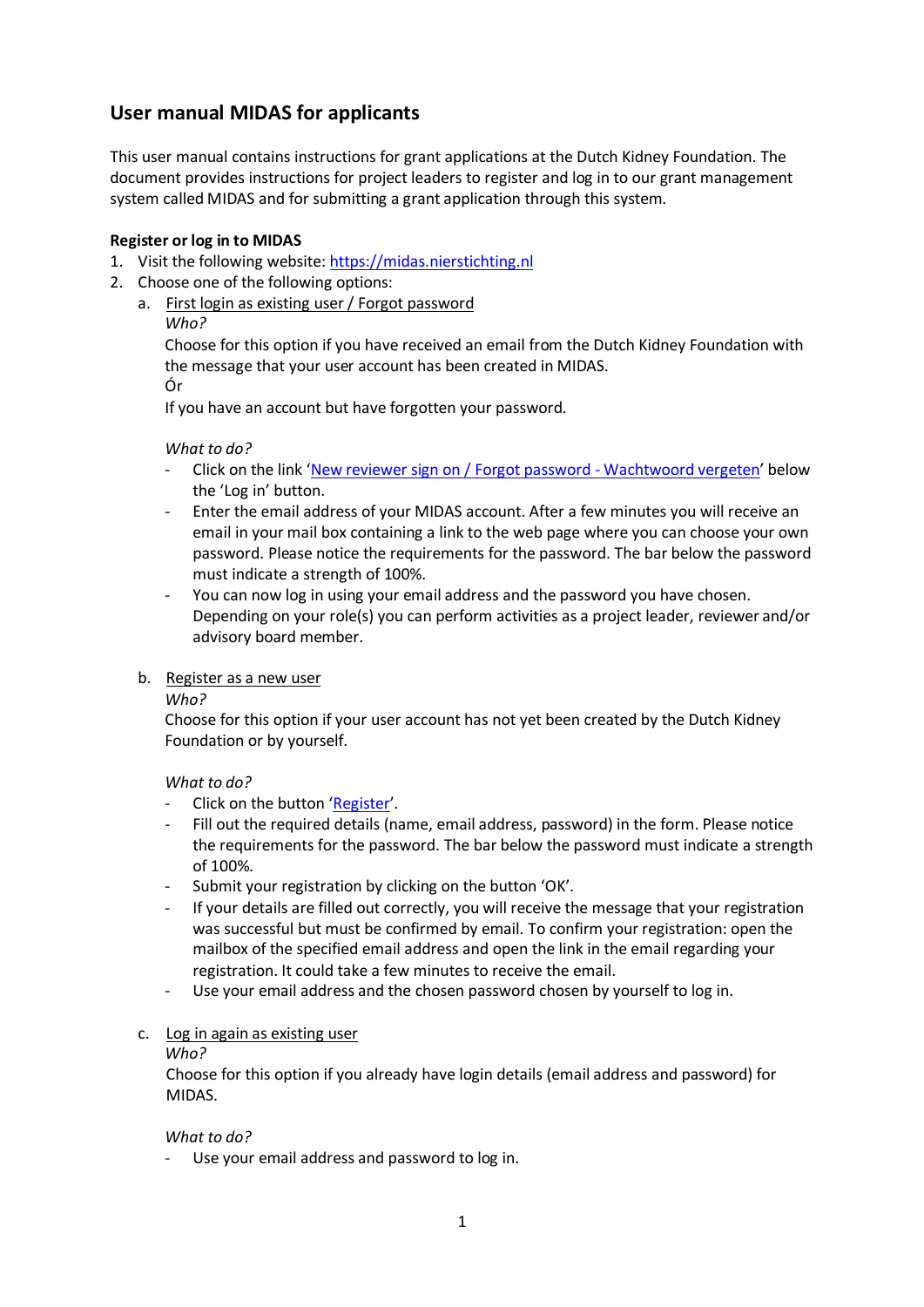## **Modify your personal details**

- 1. Click on the profile picture at the top-right corner of the screen after you have been logged in. Subsequently choose select 'Edit my details' in the collapsible menu.
- 2. Modify existing personal details or add new details. We kindly ask you to provide at least the following details:

Title – Initial(s) – Sex – Professional group(s) and Function(s) and Area(s) of expertise Click on 'Save' to store your input. At a later stage you can always modify or add your personal details again.

|                           | https://nierstichting.quest.ie/ticket/inbox-aims                                                                                                                                                                                                                                                                                                                                                                                            | $\rightarrow$<br>Incognito                           |
|---------------------------|---------------------------------------------------------------------------------------------------------------------------------------------------------------------------------------------------------------------------------------------------------------------------------------------------------------------------------------------------------------------------------------------------------------------------------------------|------------------------------------------------------|
| <b><i>BEESTICATIO</i></b> | $\odot$ $\odot$                                                                                                                                                                                                                                                                                                                                                                                                                             |                                                      |
|                           | <b>Inbox</b><br>Below is the list of your tasks and applications - Onderstaand vindt u de lijst met uw taken en aanvragen                                                                                                                                                                                                                                                                                                                   | NSN Applicant<br>Change Prissword<br>Edit My Details |
|                           | <b>O</b> Below is a list of tasks that have been assigned to you.<br>- Click on the 'Appl. ID-number' of a project to view the documents belonging to the project.<br>- By clicking on the button of the task of a project you will start performing the task.<br>To change the sorting list click on the column to be sorted either ascending or descending.<br>Hieronder staat een lijst van taken weergegeven die aan u zijn toegewezen. | Logout                                               |

## **Apply for funding**

- 1. Choose one of the following options:
	- a. Submitting a proposal viain a Call for proposals
		- Visit th[e website](https://www.nierstichting.nl/professionals/wetenschappelijk-onderzoek/calls-proposals/kleine-kolff-beurzen/) of the Dutch Kidney Foundation. This page shows information about our calls for proposals and call-specific requirements for submitting a proposal.
		- Download the application form (Word document) of the call of your interest. The form can be found under 'Voorwaarden en informatie'. This form and the submission form in MIDAS together form your grant application.
		- Click on the link to MIDAS that is displayed on the web page of the call concerned. You will be directed to the information page in MIDAS of the call that you have chosen, where you can create an application.
		- Please follow the instructions from point 2.
	- b. Submitting a proposal upon invitation by the Dutch Kidney Foundation
		- You have been informed by a Program Manager of the Dutch Kidney Foundation about submitting your grant application via MIDAS. He or she has sent you a link to the submission page in MIDAS.
		- Please follow the instructions from point 2.
- 2. Click on the button 'To Application form' to start submitting an application. If you are not logged in yet, please log in first or register yourself (see page 1 of this document). An application includes (1) a digital submission form to be filled out and (2) an application form to be completed and uploaded (file type: PDF) in the submission form. Please use the application form from the website of the Dutch Kidney Foundation or the one that you have received from a Program Manager.
- 3. Complete the submission form. The mandatory fields are marked with  $'$ .
- 4. Convert the completed application form from Word to a searchable PDF file. (Do not print and scan the document!). E.g. by using the 'Save as' function in Word, choose for 'PDF' as file type. Subsequently upload the form in the upload fields under item 'Application attachment' (1.3 ATTACHMENTS) in the submission form. Please use electronic signatures only.
- 5. Give permission to the items mentioned under item 1.5 CONSENT.
- 6. Submit the form by clicking on the button 'Submit form' and confirm by clicking on the button 'Yes, submit form now! on the next page.